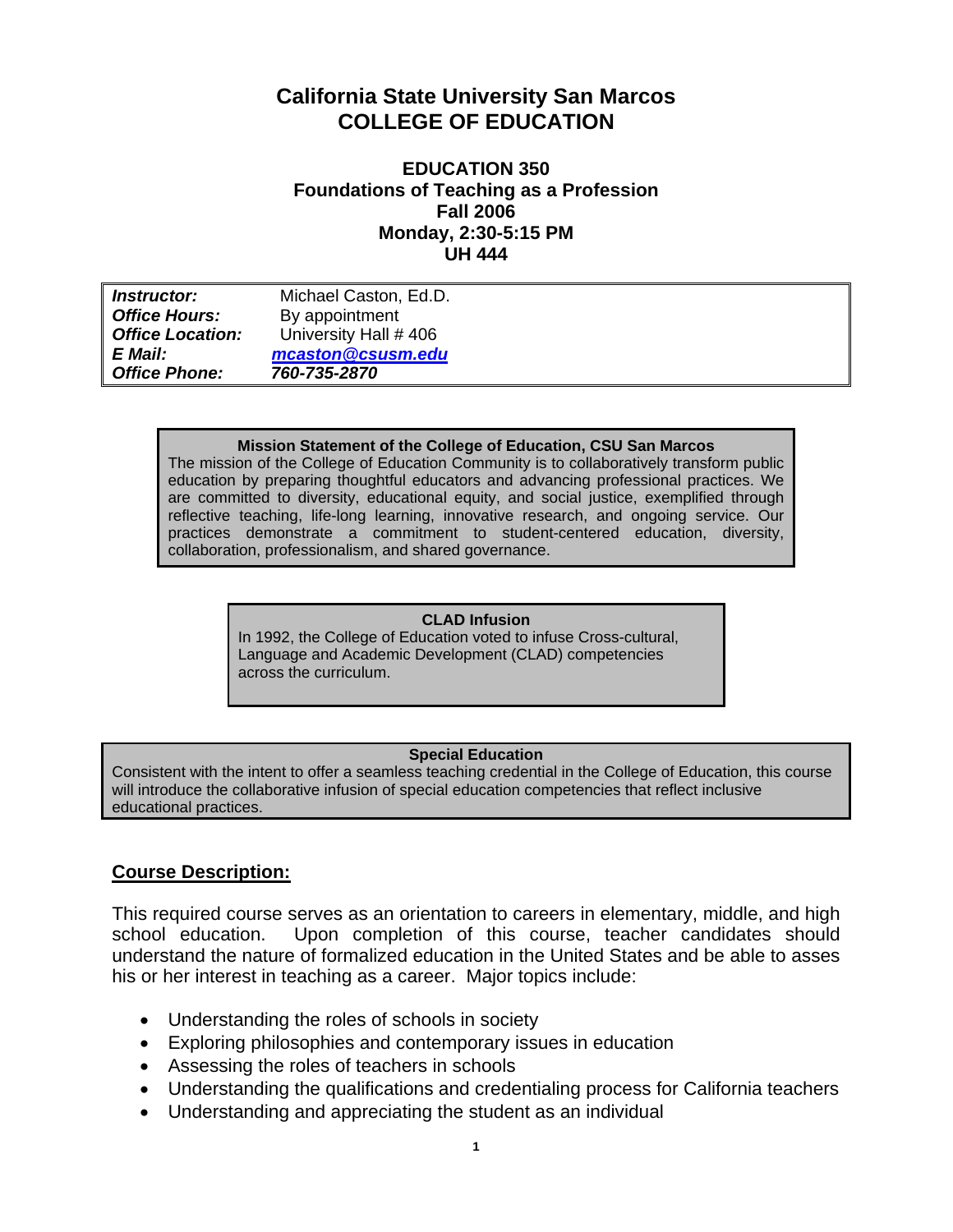- Understand factors affecting student achievement
- Understanding critical issues in curriculum and instruction
- Clarification of motives for choosing teaching as a career

# **Texts:**

*REQUIRED:* 1. Carl Grant and Maureen Gillette, Learning to Teach Everyone's

- Children
- 2. Thomson Wadsworth. 2006 Villa and Thousand, Creating an Inclusive **School**
- 3. Nieto, Sonia, Why We Teach

# **Course Requirements:**

- 1. Each class member will be expected to attend class regularly and participate in class discussions.
- 2. Each student will summarize an article for each class session. The articles can be from newspapers, magazines, or education journals. Students should be prepared to discuss the article.
- 3. Each student will participate in a group presentation on a major contemporary issue in education. The presentation should provide a description of the issue, analysis of the issue's implication, with a summary and conclusion. Your group will provide a 250-word abstract and selected reading list (12-15 references) at the time of presentation. The instructor's copy will include each group member's name and role in the presentation.
- 4. Each student will keep a log reflecting 45 hours of field experience as well as a notebook containing at least 12 classroom observation journal entries. The format to be used will be explained in class.
- 5. There will be a final exercise to be distributed on November 27, 2006.
- 6. Students are expected to demonstrate competency in the use of various forms of technology (i.e., word processing, electronic mail, use of the Internet, and/or multimedia presentations). Specific requirements for course assignments with regard to technology are at the discretion of the instructor.

# **Grading Policy**

The following factors will be considered in determining a final grade:

1. Attendance

If you miss two class sessions or are late (or leave early) for more than three sessions, you cannot receive a grade of "A." If you miss three class sessions, you cannot receive a grade higher than a "C+." For admission to the CSUSM teacher-credentialing program, a minimum grade of "C+" is required in this course.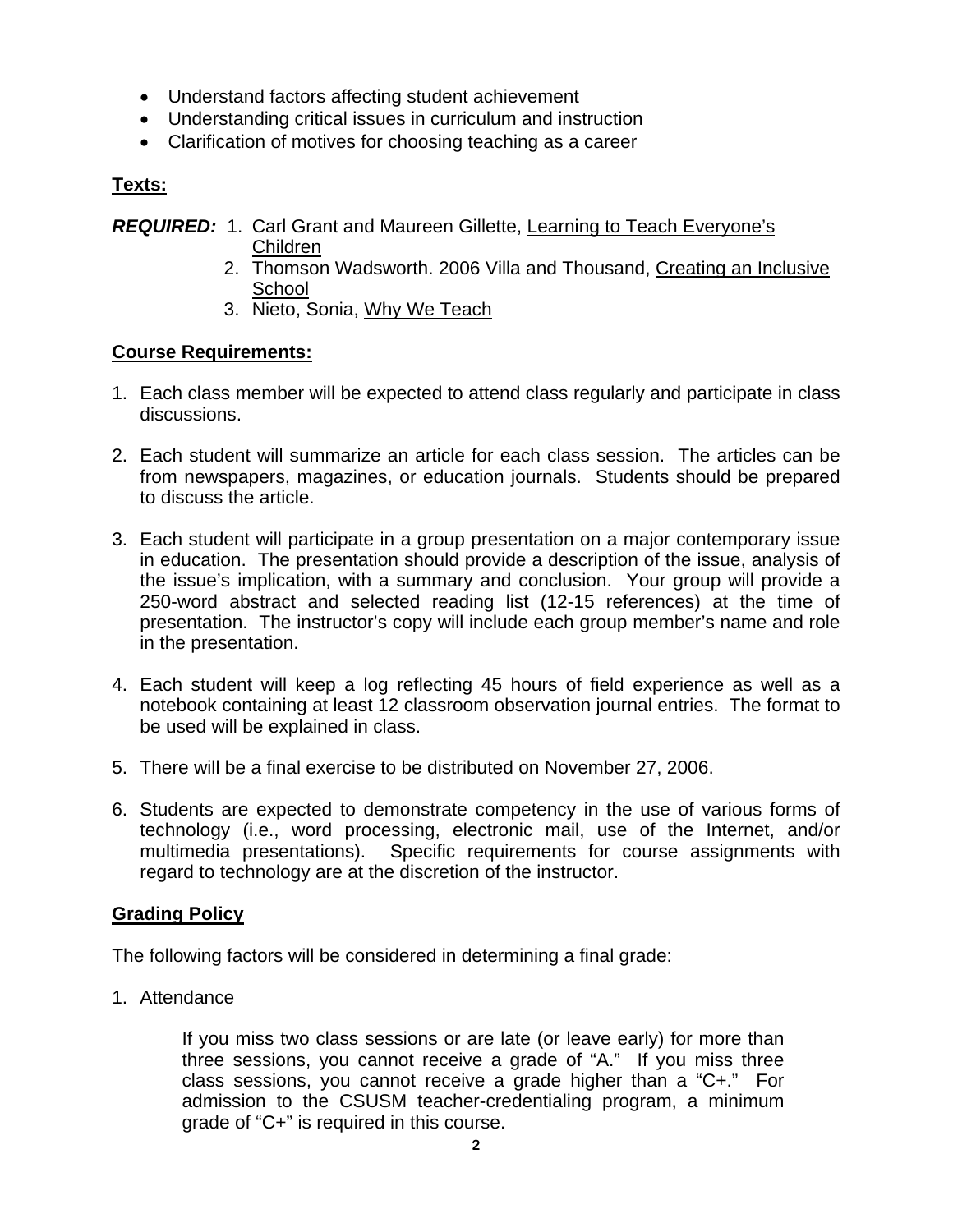Due to the dynamic nature of this course, all students are expected to attend all classes and actively participate. Should a student miss more than 20 percent of class time, s/he may be dropped from the course at the discretion of the instructor. Should the student have extenuating circumstances, you are urged to contact the instructor as soon as possible.

- 2. Class participation
- 3. Readings
- 4. Group Reports
- 5. Field Experience
- 6. Final Exercise

## **Suggested Topics for Group Reports**

- 1. Compare and contrast private and public K-12 education in California
- 2. Accountability and testing
- 3. Positive and negative employment attributes of teaching
- 4. School finance issues
- 5. Teacher unions and collective bargaining
- 6. Public school governance in California
- 7. Education of English Learners
- 8. What's taught? How the curriculum is determined in California public schools
- 9. Special education
- 10. Learning styles of students—how do students learn?
- 11. Classroom management and student discipline
- 12. School laws affecting classroom teachers
- 13. Technology in the classroom

### **Guidelines for Field Experience**

Choose the location(s) of your early field experience carefully. Feel free to make copies of the introduction letter if you plan on meeting with more than one principal. Call ahead and ask for an appointment. It may take them a week or so to arrange a meeting with you. Explain that you would like to observe several different educational settings. However, remember you need to be with one teacher a significant amount of time if you plan on having them fill out your *Field Experience Form*. Sometimes a principal will place you with one teacher, who will see to it that you have some varied experiences. Sometimes, you will need to make all the contacts yourself. You are encouraged to visit the following educational settings:

- 1. Primary classroom
- 2. Intermediate classroom
- 3. Diverse classroom with English learners
- 4. Middle school classroom
- 5. Special education classroom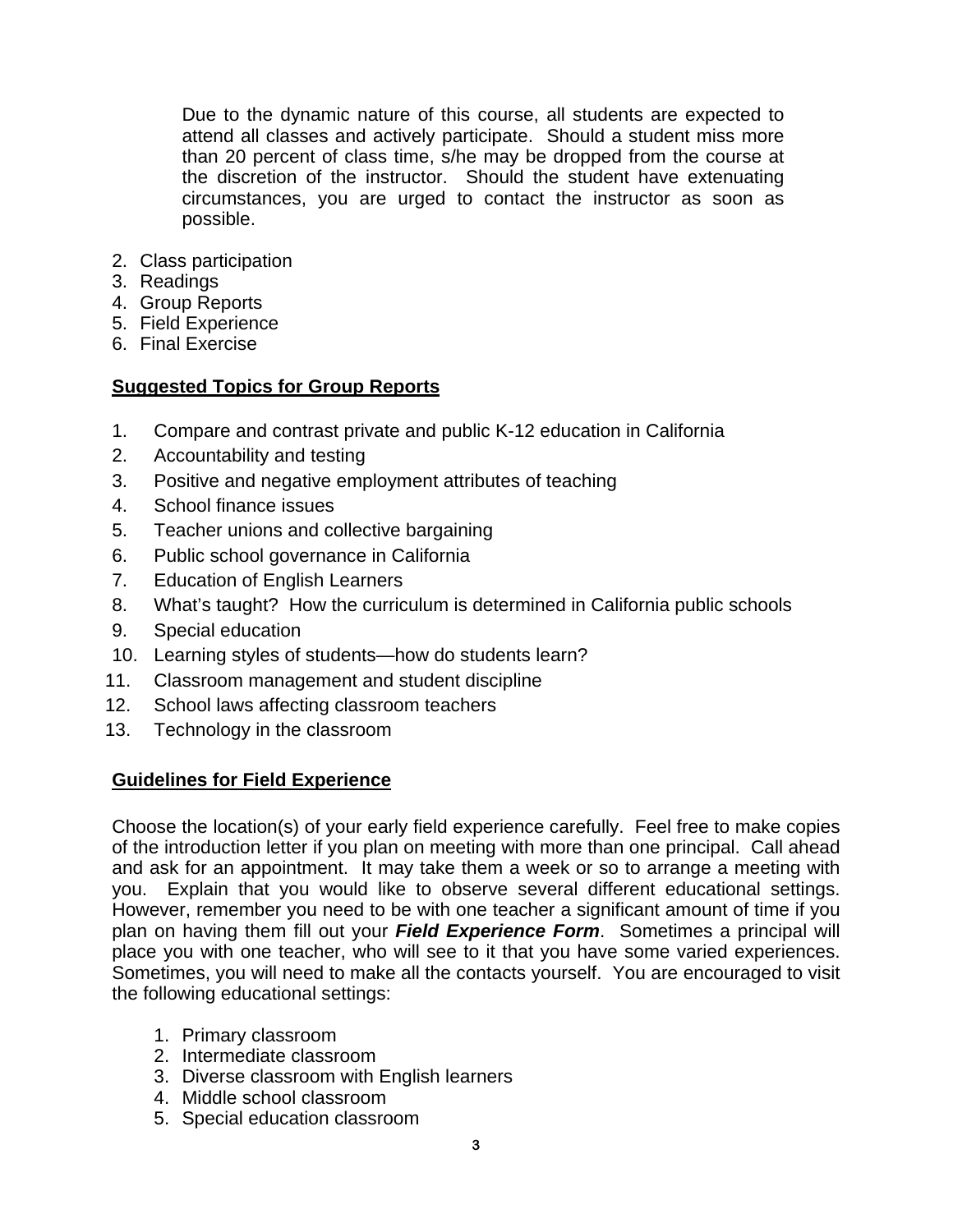6. High school classroom

## *You will need to observe in at least three different settings to satisfy this course requirement.*

Your observation entries should follow the format below:

- A. Description of observation
- B. Analysis—comparison with classroom discussions and readings
- C. Questions about what you have observed.

The worksheet and required format should be obtained from the web. Your final journal must contain a minimum of 12 observations. Each observation should last at least 30 minutes. Remember that you need to respect the confidentiality of the students and teacher.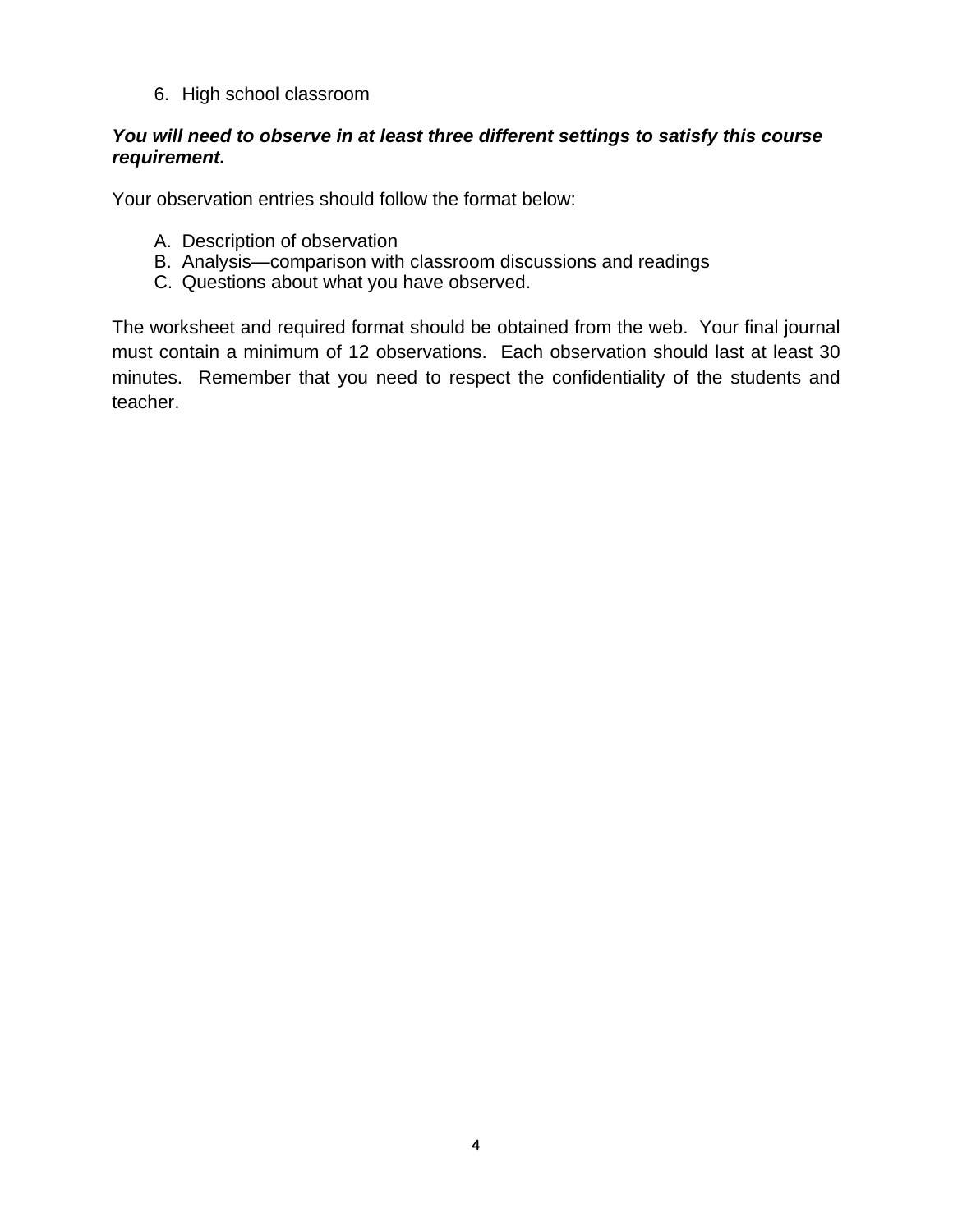# **TENTATIVE SCHEDULE**

# **Date: Subject:**

| 08/28/06 | Introductions, course overview<br>Why do you want to be a teacher?<br>Read Nieto's Why We Teach, Preface, Part 1 & 2<br>Access www.courses.csusm.edu           |
|----------|----------------------------------------------------------------------------------------------------------------------------------------------------------------|
| 09/11/06 | <b>Teacher credentialing</b><br>Philosophy of education, Chapter 8, Grant & Gillette<br>Introduce field work experience; bring field work information from web |
| 09/18/06 | Characteristics of effective teachers<br>Explain journal assignment<br>Develop presentation teams<br>Take educational survey, Grant & Gillette page 312        |
| 09/25/06 | Teacher ethics, roles, and responsibilities<br>Read chapters 1 & 2, Grant & Gillette<br>Philosophy statement due<br>Topic presentations                        |
| 10/2/06  | The governance of public education<br>The lives of teachers: what is it really like?<br>Topic presentations                                                    |
| 10/9/06  | School finance and laws<br>School law and diversity<br>Topic presentations                                                                                     |
| 10/16/06 | <b>Historical foundations of American education</b><br>Topic presentations<br>Read chapter 11, Grant & Gillette                                                |
| 10/23/06 | Student diversity, English learners<br><b>NCLB</b> and accountability<br>Topic presentations                                                                   |
| 10/30/06 | The middle school (guest speaker)<br>Read Chapters 7 & 9, Grant & Gillette<br>Topic presentations                                                              |
| 11/6/06  | The high school and charter school<br>Read Chapter 10, Grant & Gillette<br><b>Topic presentations</b>                                                          |